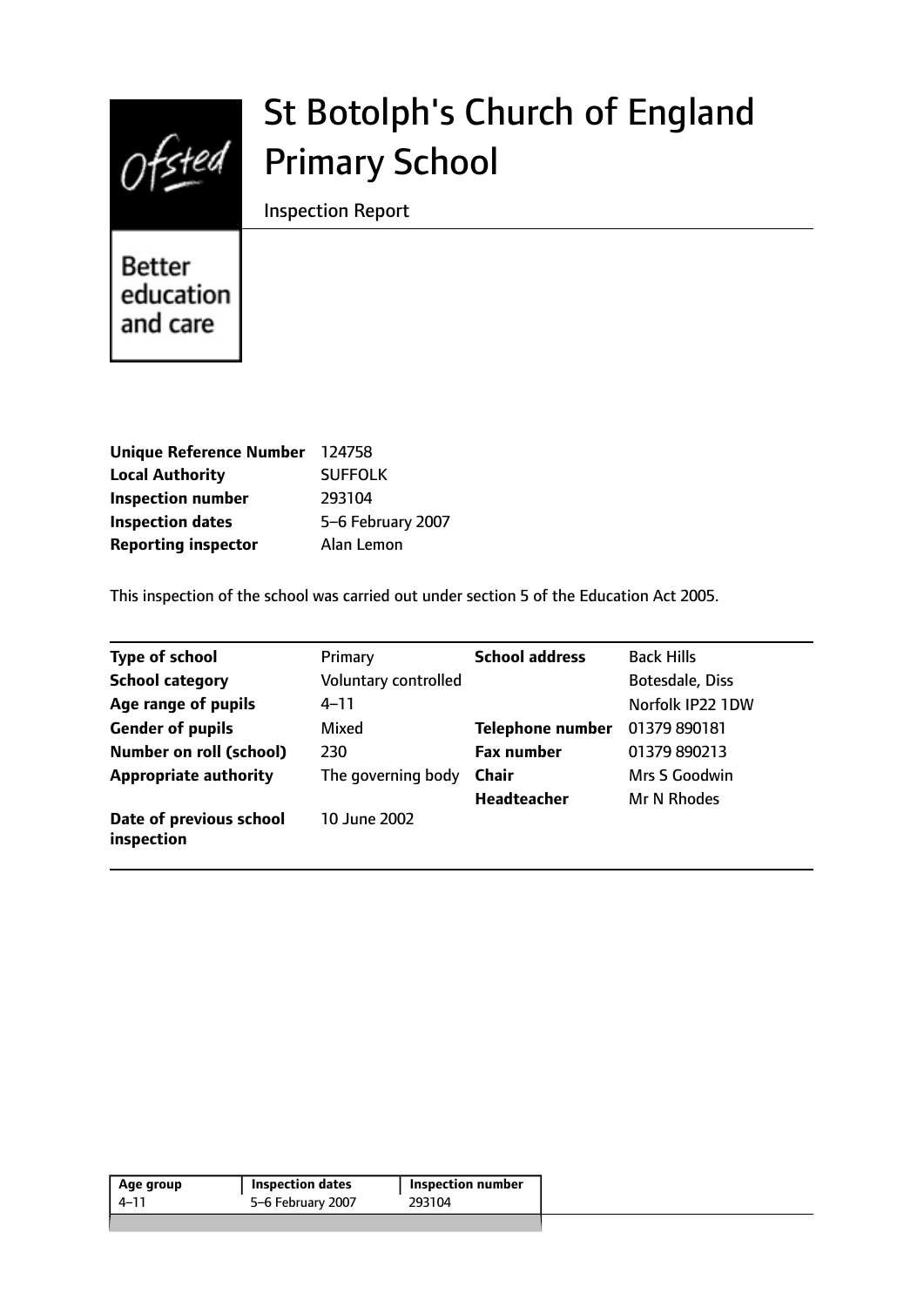© Crown copyright 2007

Website: www.ofsted.gov.uk

This document may be reproduced in whole or in part for non-commercial educational purposes, provided that the information quoted is reproduced without adaptation and the source and date of publication are stated.

Further copies of this report are obtainable from the school. Under the Education Act 2005, the school must provide a copy of this report free of charge to certain categories of people. A charge not exceeding the full cost of reproduction may be made for any other copies supplied.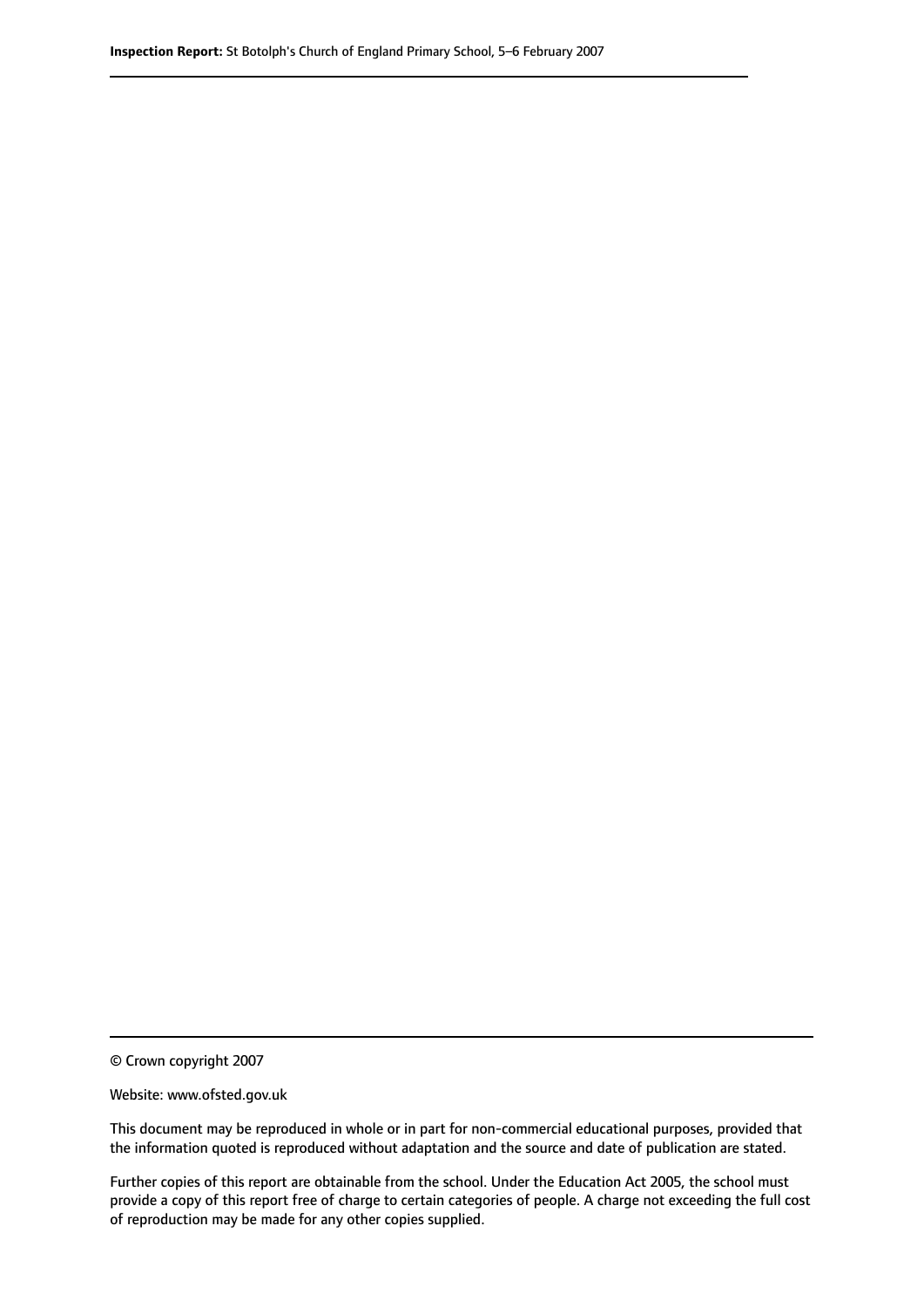# **Introduction**

The inspection was carried out by two Additional Inspectors.

## **Description of the school**

St Botolph's is a rural primary school serving four villages whose populations have a wide range of incomes and housing. However, most pupils come from more affluent home backgrounds. Nearly all the pupils are of White British heritage and, overall their attainment on entry is average. There are 27 children in the Nursery and 11 in the Reception year. The numbers admitted each year have varied considerably, leading to mixed year classes within key stages as well as two mixed key stage classes containing pupils from Years 2 and 3. While some pupils are admitted and leave school other than at the usual time, the numbers involved are low. The number of pupils with learning difficulties is also low.

The school has links with the local playgroup and after-school club. There are links also with sports clubs and the school is in a sports partnership with the local high school. The school has been awarded an Active Mark for its physical education and sports provision.

#### **Key for inspection grades**

| Grade 1 | Outstanding  |
|---------|--------------|
| Grade 2 | Good         |
| Grade 3 | Satisfactory |
| Grade 4 | Inadequate   |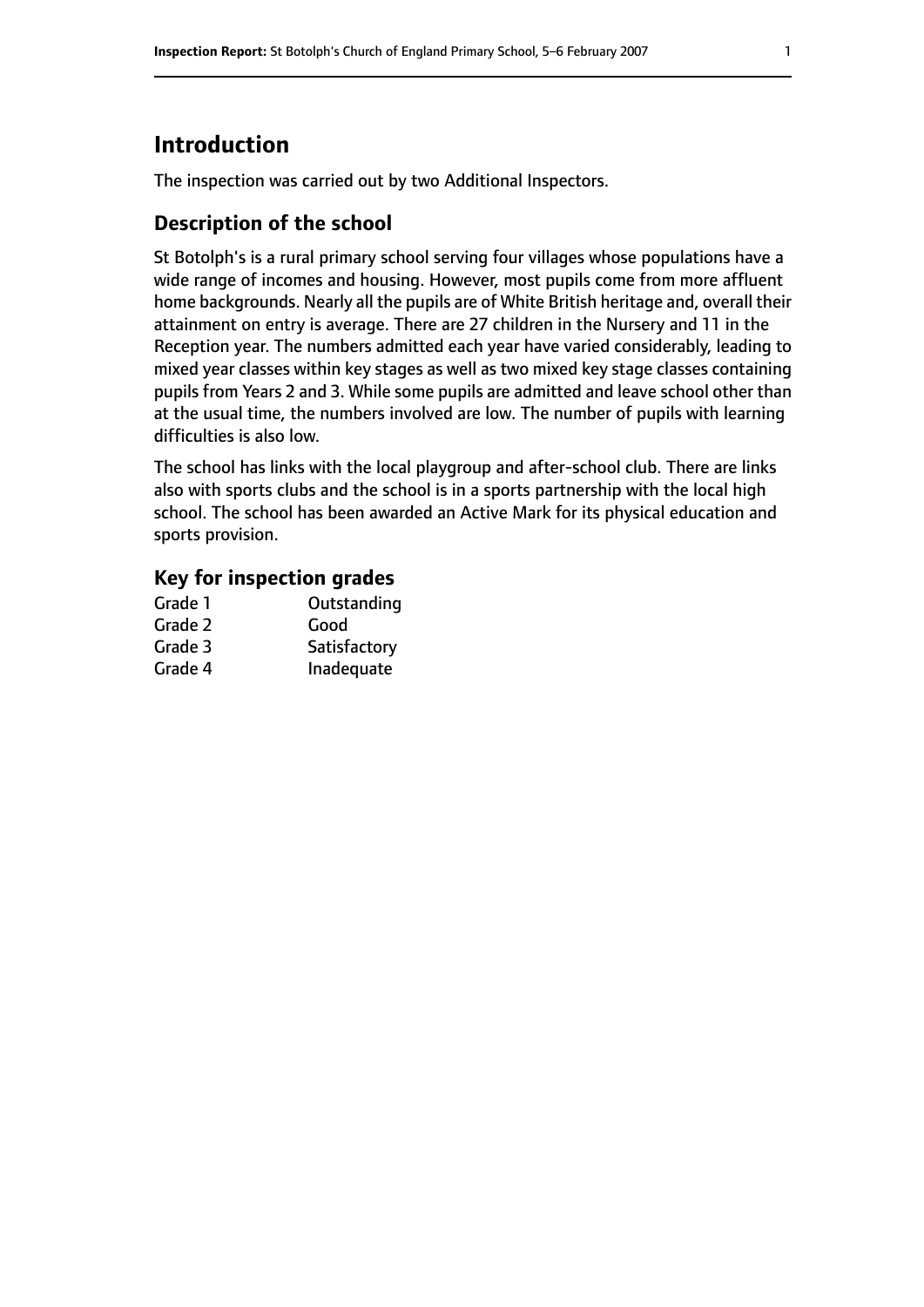## **Overall effectiveness of the school**

#### **Grade: 4**

In accordance with section 13 (3) of the Education Act 2005, Her Majesty's Chief Inspector is of the opinion that this school requires significant improvement, because it is performing less well than in all the circumstances it could reasonably be expected to perform. The school is therefore given a Notice to Improve. Significant improvement is required in relation to the leadership and management of the school.

The school provides an acceptable standard of education through the satisfactory quality of teaching and learning, a good curriculum and satisfactory care, guidance and support for the pupils. Overall, pupils achieve satisfactorily. An above average proportion reaches the levels expected by the end of Years 2 and 6. In doing so, they have made satisfactory progress. The vast majority start out with at least average attainment as a result of the sound progress made in the Foundation Stage where provision is satisfactory. However, a good proportion of pupils with above average ability did not reach the higher levels expected in 2006, particularly at the end of Year 6, and for these pupils progress was inadequate. While there are some extenuating circumstances as to why a few pupils' results were lower than predicted, this is not enough to explain the whole picture.

While teaching is satisfactory overall, there are aspects of its quality that the school needs to improve. Too often lesson activities do not motivate pupils highly enough to increase their rate of progress. Challenges that really stretch pupils, particularly the more able, happen in the well-planned lessons but these are too dispersed for good learning to be consistent across the school. Assessment is not always used effectively to plan demanding tasks or to identify appropriate targets for pupils to achieve. Therefore, teaching is frequently not well placed to focus sharply on all pupils achieving the levels of which they are capable.

Pupils' attitudes to learning are generally positive and they behave well in lessons and in their free time. They find the motivation readily to contribute generously in school and beyond. The school cares for its pupils well and they are kept safe. The good curriculum promotes personal development and healthy lifestyles. However, pupils are not as well supported in their academic progress, although they are prepared soundly for the future.

The school's effectiveness is impaired because of inadequate leadership and management. While many parents expressed positive views of the school, a minority had concerns about the progress made by their children and about school leadership. The school's approach to checking its effectiveness is inadequate and has led to inaccurate evaluations. This has hindered leadership in setting a clear direction for the school, focused on high standards and achievement. Neither the observation of teaching nor the tracking of pupils' performance is managed systematically and rigorously. As a result, too little progress has been made in eliminating the inconsistencies in the quality of teaching and the provision for more able pupils, highlighted by the last inspection. This combination of inadequate self-evaluation and lack of progress on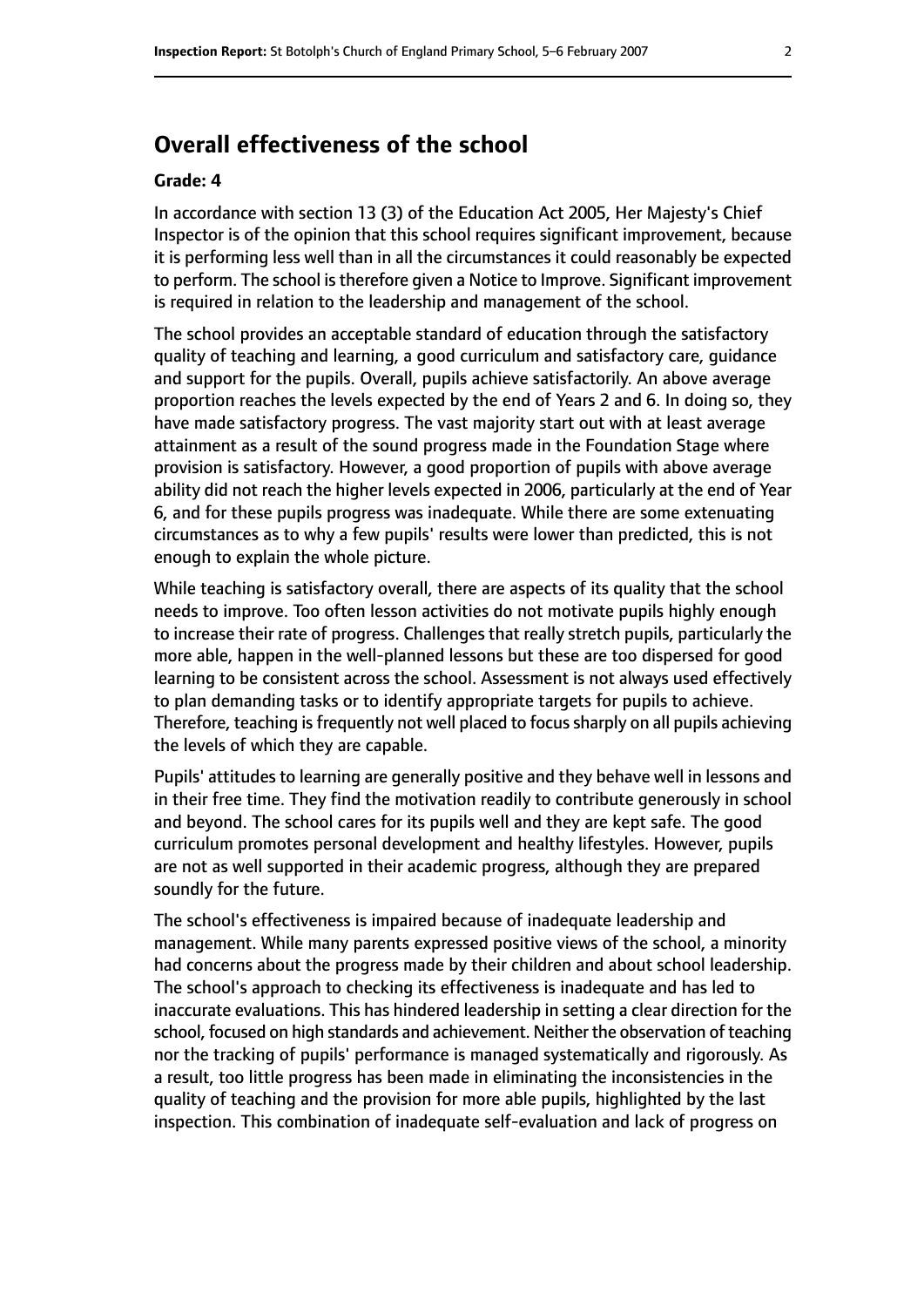key areas for development means that the school is currently not demonstrating sufficient capacity to improve.

#### **What the school should do to improve further**

- Ensure that the school's leaders set a clear direction and high expectations by using systematic monitoring and evaluation of the school's work to identify accurately its priorities for improvement.
- Improve achievement and raise standards by setting challenging targets for all pupils based on comprehensive use of rigorous analysis of their performance.
- Strengthen teaching and learning by ensuring all lessons set high expectations for all pupils and provide them with work that stimulates them to learn effectively.

## **Achievement and standards**

#### **Grade: 3**

Most pupils' progress is satisfactory. The very small minority of pupils with learning difficulties make sound progress as a result of the close support they are given. In 2006, by the end of Key Stage 1, standards in writing and mathematics were above average and were average in reading. The proportion of pupils achieving the higher Level 3 was just average overall, but slightly better in mathematics. However, in reverse of the national trend, Year 2 boys out-performed girls by a considerable margin, achieving above average standards in all areas, although the reasons for this have not been analysed by the school. Standards were average by the end of Year 6 in English and science and above average in mathematics. However, more able pupils did less well in achieving the higher Level 5 and this underachievement is due to school targets which lack sufficient challenge and also to some teaching and learning where expectations are not high enough, especially for more able pupils.

## **Personal development and well-being**

#### **Grade: 2**

Pupils enjoy school and their attendance is slightly better than in most schools. They develop a good sense of social, moral, spiritual and cultural awareness through many activities in lessons, and through special events, visitors, trips and weeks. They say that there is very little bullying. Many help in school as monitors for the library or by recycling paper. A lot of pupils make their views known as members of the school council and improve the environment through their work on the Eco-Committee. Pupils understand well how to lead a healthy lifestyle, which is very well reinforced by the personal and social curriculum, by many physical activities in and out of school hours, and by events that focus on aspects of healthy eating. Pupils feel well prepared and are confident that they will settle successfully in their next school.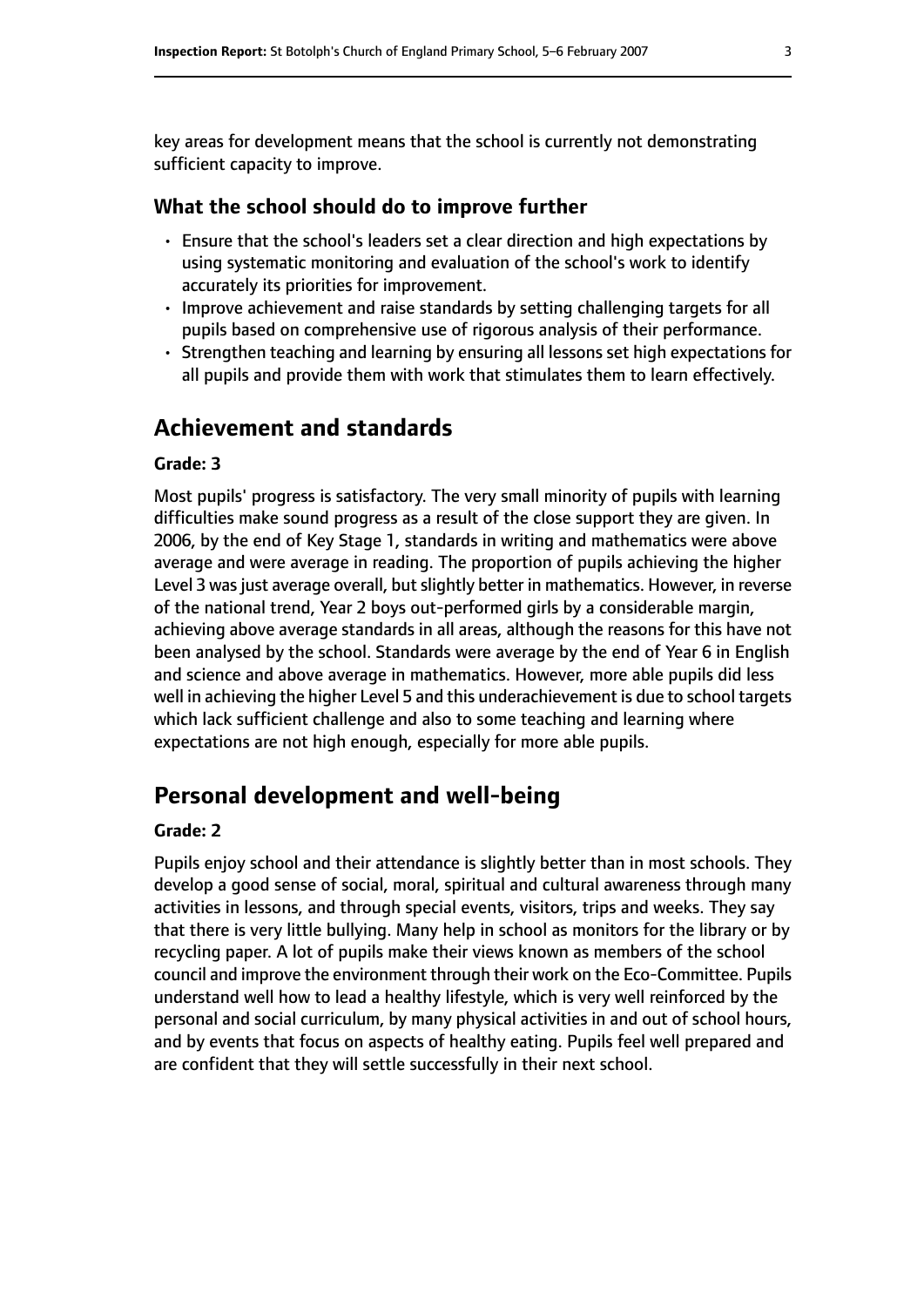## **Quality of provision**

#### **Teaching and learning**

#### **Grade: 3**

The quality of teaching and learning varies across the school, but is satisfactory overall. The variability is largely as a result of insufficient monitoring of lessons and the lack of development of more consistent and effective practice. In some lessons, pupils are faced with good challenges in well planned and organised activities. They are stimulated by this and the good rapport with the teacher ensures learning is exciting. Sometimes, however, work is not planned with sufficient thoroughness to sustain good pace and real interest in learning. Furthermore, as the use of targets is not developed sufficiently, pupils are not always being fully stretched, particularly those who are potentially higher-attaining pupils. This results in some inadequate teaching and learning which leads to small pockets of unsatisfactory progress. Teachers sometimes talk for too long, although, on many occasions, they get pupils to work in small groups or pairs, which improves their interest and enjoyment.

#### **Curriculum and other activities**

#### **Grade: 2**

The curriculum makes a considerable contribution to pupils' personal development and it is adequate in promoting academic progress, in literacy and numeracy in particular. Work and activities are generally good because of strong links made between subjects and the additional activities, including French in Years 5 and 6. The high quality of art work is very evident in many areas of the school. Computing skills are often broadened and practised as part of many lessons.

Many pupils attend the wide variety of clubs at lunchtimes and after school. Learning in various subjects is made enjoyable by numerous trips away from school. Visitors, including the church rector, and several theatre groups, add to pupils' learning in many subjects. Special weeks and days help to break up the routine of learning with activities that have focused on, for example, healthy living, thinking skills, and the school's environment.

#### **Care, guidance and support**

#### **Grade: 3**

Overall, pupils' care, guidance and support are satisfactory. The school meets current government requirements for safeguarding pupils. Pupils are safe and they say they feel secure in school. They know who to talk to if they have personal problems, and feel confident to do so. Teachers and classroom support staff know their pupils well and do much to support them in personal matters. This contributes much to pupils enjoying school.

Pupils' academic progress is assessed satisfactorily. However, assessment is not used well enough to set challenging targets. Many pupils are not clear about what they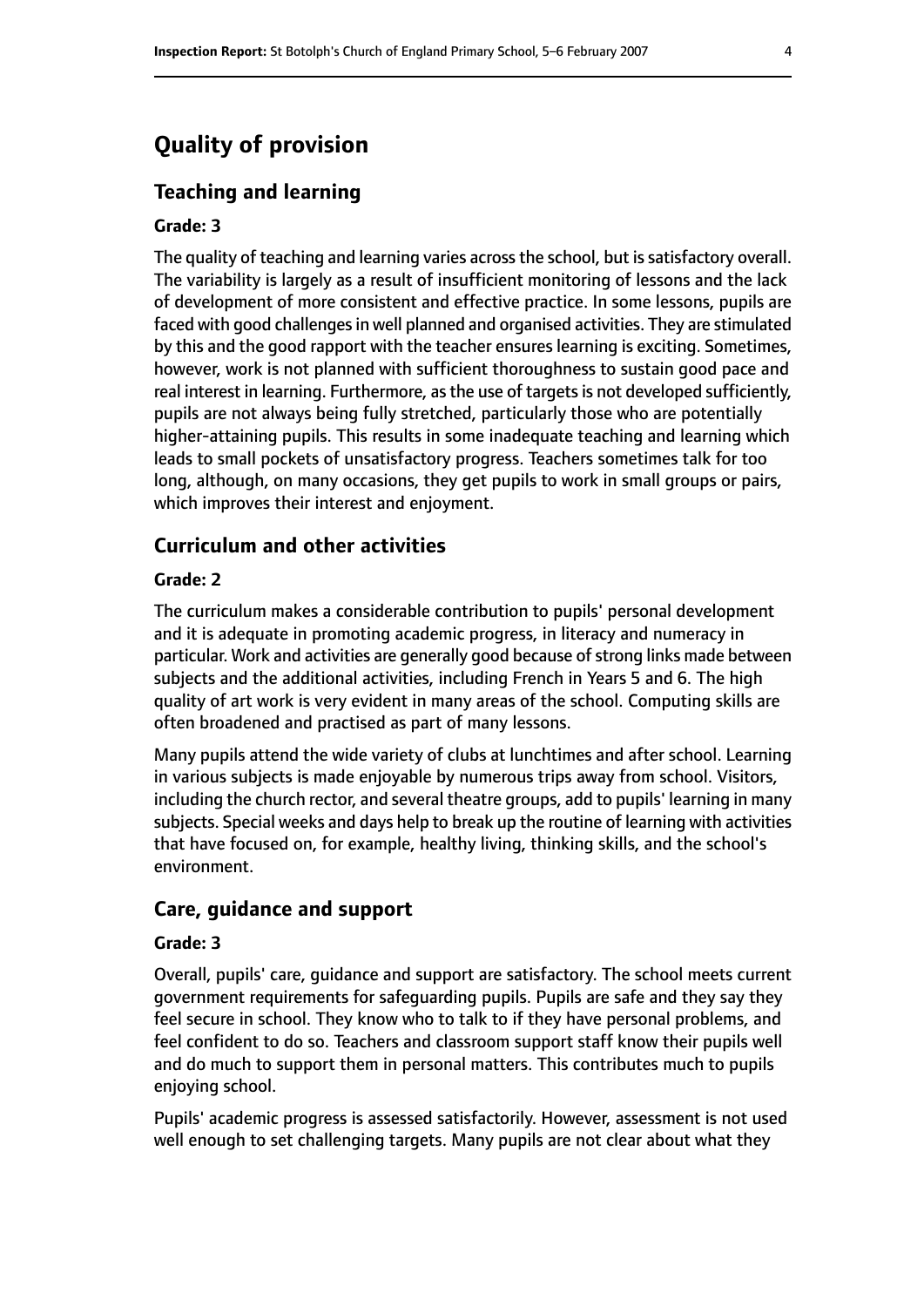need to do to improve their work. Although the school knows which pupils are particularly talented, too little is done to motivate them to work harder or to provide activities that would truly stretch their abilities.

### **Leadership and management**

#### **Grade: 4**

Leadership and management are unsatisfactory. The headteacher and his senior leaders have been effective in supporting pupils' pastoral care and personal development. Furthermore, the wider curriculum has been developed well. However, this is not always so in setting clear direction for raising achievement and standards. The expectations in many parts of the school in relation to pupils' achievement are not set high enough. The work of monitoring and evaluating pupils' performance and educational provision, especially the quality of teaching and learning, are currently ineffective. The headteacher and senior leaders, as well as those with responsibility for subjects, particularly literacy and numeracy, are currently not decisive in taking action on raising standards. The school's self-evaluation is inaccurate in key respects and has failed to highlight key priorities.

The governors have not always been provided with the information on pupils' performance to enable them to ask searching questions. They have not followed up with sufficient rigour the school's progress on improving teaching and learning. This was an issue highlighted by the previous inspection for the school to improve. Governors are, however, capable of challenging the school and, where they can, do this robustly.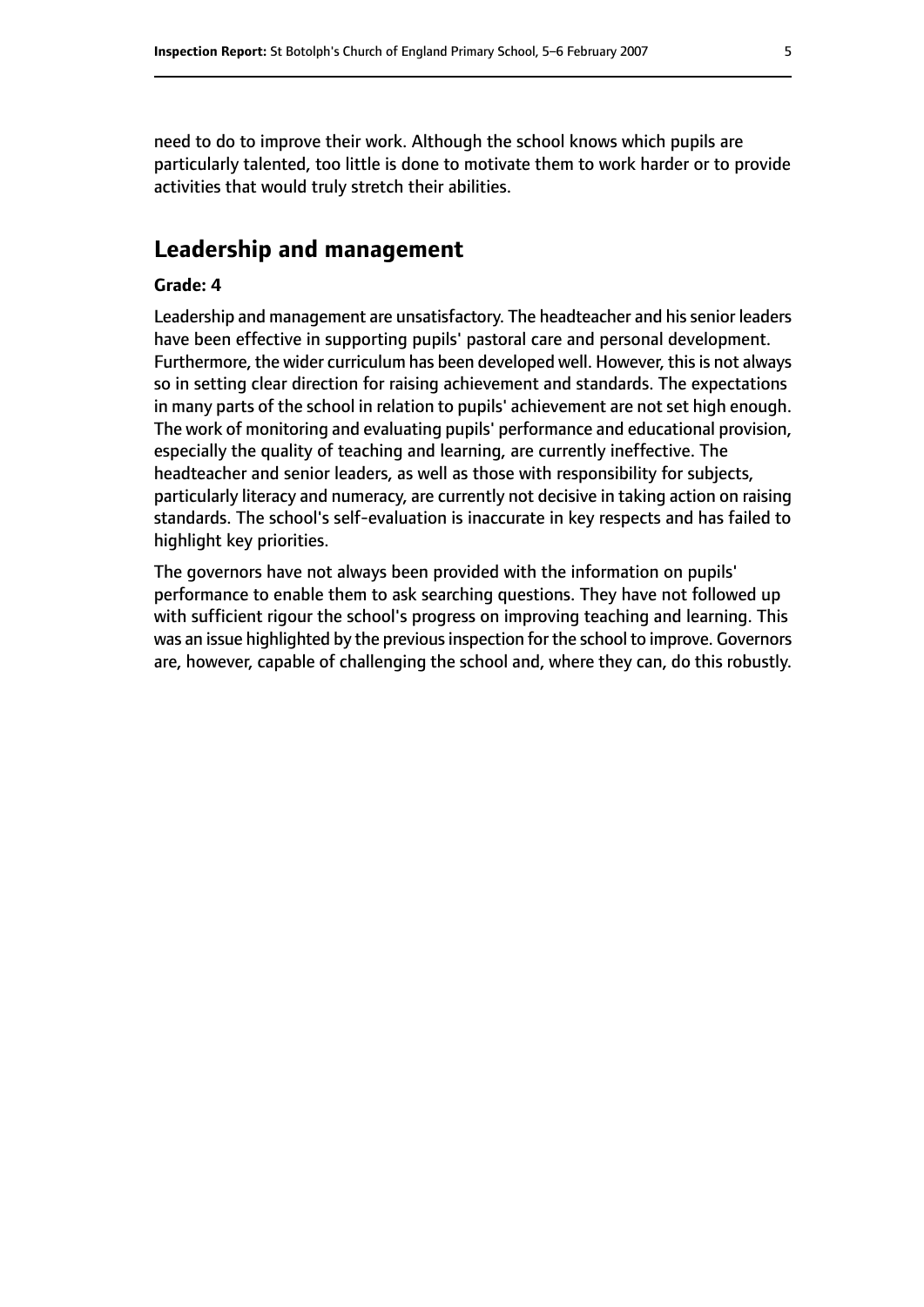**Any complaints about the inspection or the report should be made following the procedures set out inthe guidance 'Complaints about school inspection', whichis available from Ofsted's website: www.ofsted.gov.uk.**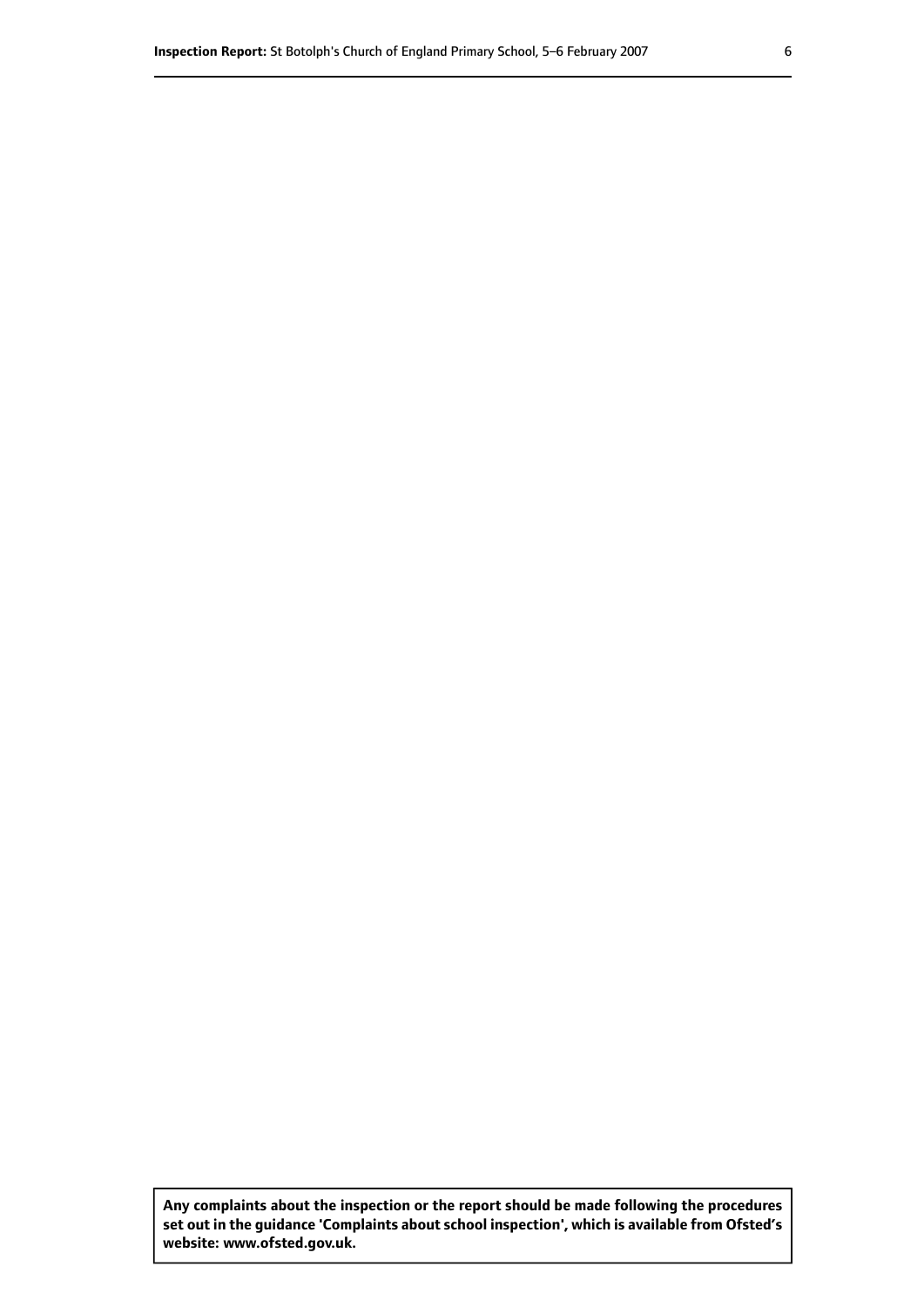# **Inspection judgements**

| Key to judgements: grade 1 is outstanding, grade 2 good, grade 3 satisfactory, and grade 4 | <b>School</b>  |
|--------------------------------------------------------------------------------------------|----------------|
| inadeauate                                                                                 | <b>Overall</b> |

## **Overall effectiveness**

| How effective, efficient and inclusive is the provision of education, integrated<br>care and any extended services in meeting the needs of learners? | 4  |
|------------------------------------------------------------------------------------------------------------------------------------------------------|----|
| How well does the school work in partnership with others to promote learners'<br>well-being?                                                         |    |
| The quality and standards in the Foundation Stage                                                                                                    |    |
| The effectiveness of the school's self-evaluation                                                                                                    |    |
| The capacity to make any necessary improvements                                                                                                      |    |
| Effective steps have been taken to promote improvement since the last<br>inspection                                                                  | No |

## **Achievement and standards**

| How well do learners achieve?                                                                               |  |
|-------------------------------------------------------------------------------------------------------------|--|
| The standards <sup>1</sup> reached by learners                                                              |  |
| How well learners make progress, taking account of any significant variations between<br>groups of learners |  |
| How well learners with learning difficulties and disabilities make progress                                 |  |

## **Personal development and well-being**

| How good is the overall personal development and well-being of the<br>learners?                                  |  |
|------------------------------------------------------------------------------------------------------------------|--|
| The extent of learners' spiritual, moral, social and cultural development                                        |  |
| The behaviour of learners                                                                                        |  |
| The attendance of learners                                                                                       |  |
| How well learners enjoy their education                                                                          |  |
| The extent to which learners adopt safe practices                                                                |  |
| The extent to which learners adopt healthy lifestyles                                                            |  |
| The extent to which learners make a positive contribution to the community                                       |  |
| How well learners develop workplace and other skills that will contribute to<br>their future economic well-being |  |

## **The quality of provision**

| $\Box$ How effective are teaching and learning in meeting the full range of the $\Box$<br>  learners' needs?        |  |
|---------------------------------------------------------------------------------------------------------------------|--|
| $\mid$ How well do the curriculum and other activities meet the range of needs<br>$\mid$ and interests of learners? |  |
| How well are learners cared for, guided and supported?                                                              |  |

 $^1$  Grade 1 - Exceptionally and consistently high; Grade 2 - Generally above average with none significantly below average; Grade 3 - Broadly average to below average; Grade 4 - Exceptionally low.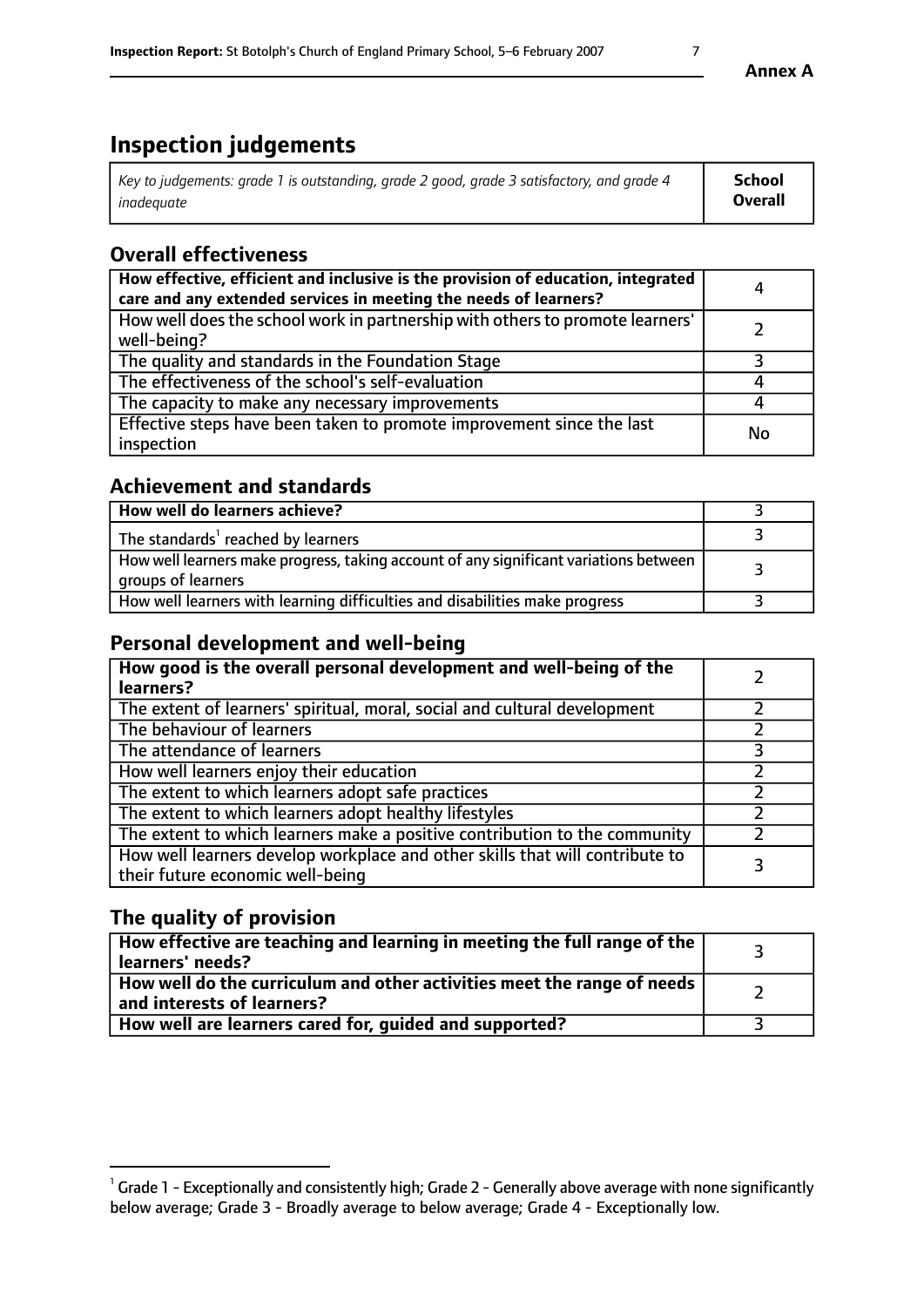# **Leadership and management**

| How effective are leadership and management in raising achievement<br>and supporting all learners?                                              | 4   |
|-------------------------------------------------------------------------------------------------------------------------------------------------|-----|
| How effectively leaders and managers at all levels set clear direction leading<br>to improvement and promote high quality of care and education | 4   |
| How effectively performance is monitored, evaluated and improved to meet<br>challenging targets                                                 | 4   |
| How well equality of opportunity is promoted and discrimination tackled so<br>that all learners achieve as well as they can                     | 4   |
| How effectively and efficiently resources, including staff, are deployed to<br>achieve value for money                                          | 4   |
| The extent to which governors and other supervisory boards discharge their<br>responsibilities                                                  | 3   |
| Do procedures for safequarding learners meet current government<br>requirements?                                                                | Yes |
| Does this school require special measures?                                                                                                      | No  |
| Does this school require a notice to improve?                                                                                                   | Yes |